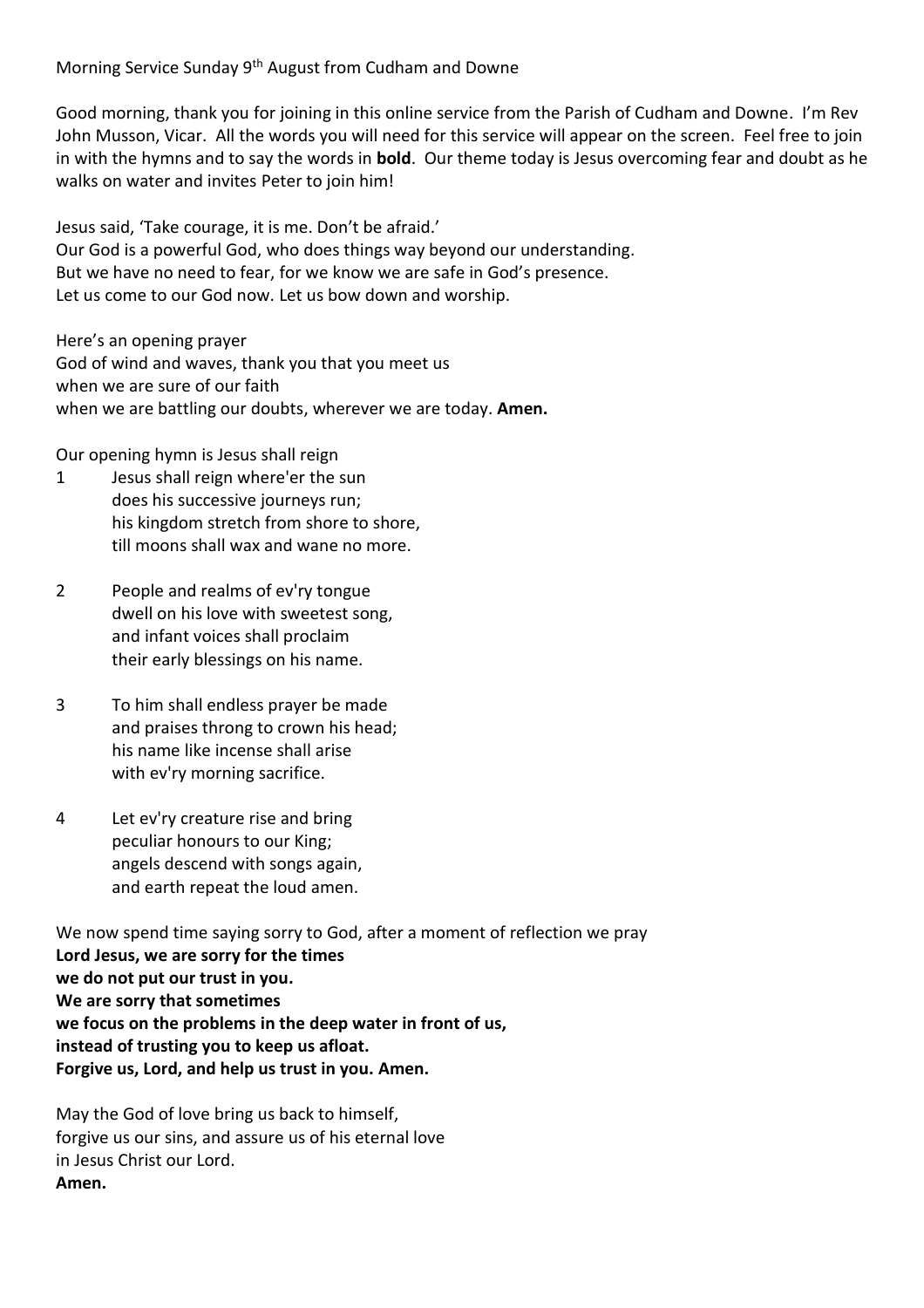Our bible reading is read by Daren and comes from Matthew 14 verses 22-33, after which we welcome our guest preacher, George Crowder, Northern Regional Director of Church Society.

Matthew 14:22-33

**<sup>22</sup>** Immediately Jesus made the disciples get into the boat and go on ahead of him to the other side, while he dismissed the crowd. **<sup>23</sup>** After he had dismissed them, he went up on a mountainside by himself to pray. Later that night, he was there alone, **<sup>24</sup>** and the boat was already a considerable distance from land, buffeted by the waves because the wind was against it.

**<sup>25</sup>** Shortly before dawn Jesus went out to them, walking on the lake. **<sup>26</sup>** When the disciples saw him walking on the lake, they were terrified. "It's a ghost," they said, and cried out in fear.

**<sup>27</sup>** But Jesus immediately said to them: "Take courage! It is I. Don't be afraid."

**<sup>28</sup>** "Lord, if it's you," Peter replied, "tell me to come to you on the water."

**<sup>29</sup>** "Come," he said.

Then Peter got down out of the boat, walked on the water and came toward Jesus. **<sup>30</sup>** But when he saw the wind, he was afraid and, beginning to sink, cried out, "Lord, save me!"

**<sup>31</sup>** Immediately Jesus reached out his hand and caught him. "You of little faith," he said, "why did you doubt?"

**<sup>32</sup>** And when they climbed into the boat, the wind died down. **<sup>33</sup>** Then those who were in the boat worshipped him, saying, "Truly you are the Son of God."

Sermon: Rev George Crowder

Let us declare our faith in God.

**We believe in God the Father, from whom every family in heaven and on earth is named.**

**We believe in God the Son, who lives in our hearts through faith, and fills us with his love.**

**We believe in God the Holy Spirit, who strengthens us with power from on high.**

**We believe in one God; Father, Son and Holy Spirit. Amen.**

Our prayers of intercession today are led by Daren Lord God, we come before you to pray for all those people for whom taking risks is a way of life. Lord, in your mercy **Hear our prayer**

We pray for our emergency services – paramedics, the police, the fire service – all who daily face difficult situations as they seek to help to protect us and make our world a safer and more peaceful place. Lord, in your mercy **Hear our prayer**

We pray for people who work in troubled areas – the armed forces in war zones, those who bring humanitarian aid into areas of natural disaster, and many more. Lord, in your mercy **Hear our prayer**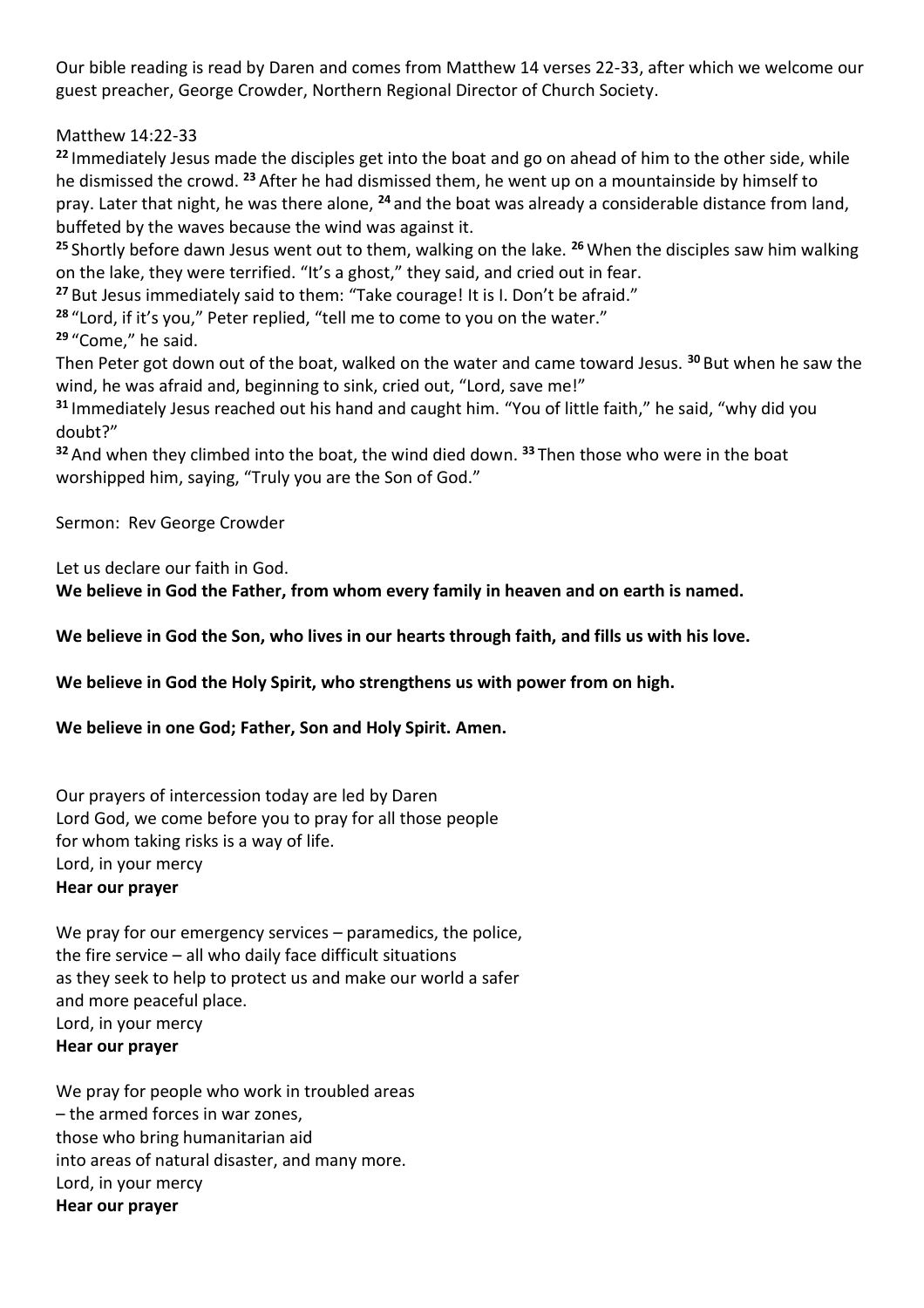We pray for people who take risks in your name, Lord Jesus – those who take your word where it is most needed – and for people who grapple with faith and doubt. Lord, in your mercy **Hear our prayer**

We pray for those who lives are full of risk and uncertainty – those who face unemployment – those who are ill or recovering from hospital treatment – the recently bereaved And we pray for ourselves in the week that lies ahead Lord, in your mercy **Hear our prayer**

Jesus taught us to call God our Father, so in faith and trust we pray: **Our Father in heaven, hallowed be your name, your kingdom come, your will be done, on earth as in heaven. Give us today our daily bread. Forgive us our sins as we forgive those who sin against us. Lead us not into temptation but deliver us from evil. For the kingdom, the power, and the glory are yours now and for ever. Amen.**

Our closing hymn is Will you come and follow me?

- 1 Will you come and follow me if I but call your name? Will you go where you don't know and never be the same? Will you let my love be shown, will you let my name be known, will you let my life be grown, in you and you in me?
- 2 Will you leave yourself behind if I but call your name? Will you care for cruel and kind and never be the same? Will you risk the hostile stare should your life attract or scare? Will you let me answer prayer in you and you in me?
- 3 Will you let the blinded see if I but call your name? Will you set the prisoners free and never be the same? Will you kiss the leper clean, and do such as this unseen,